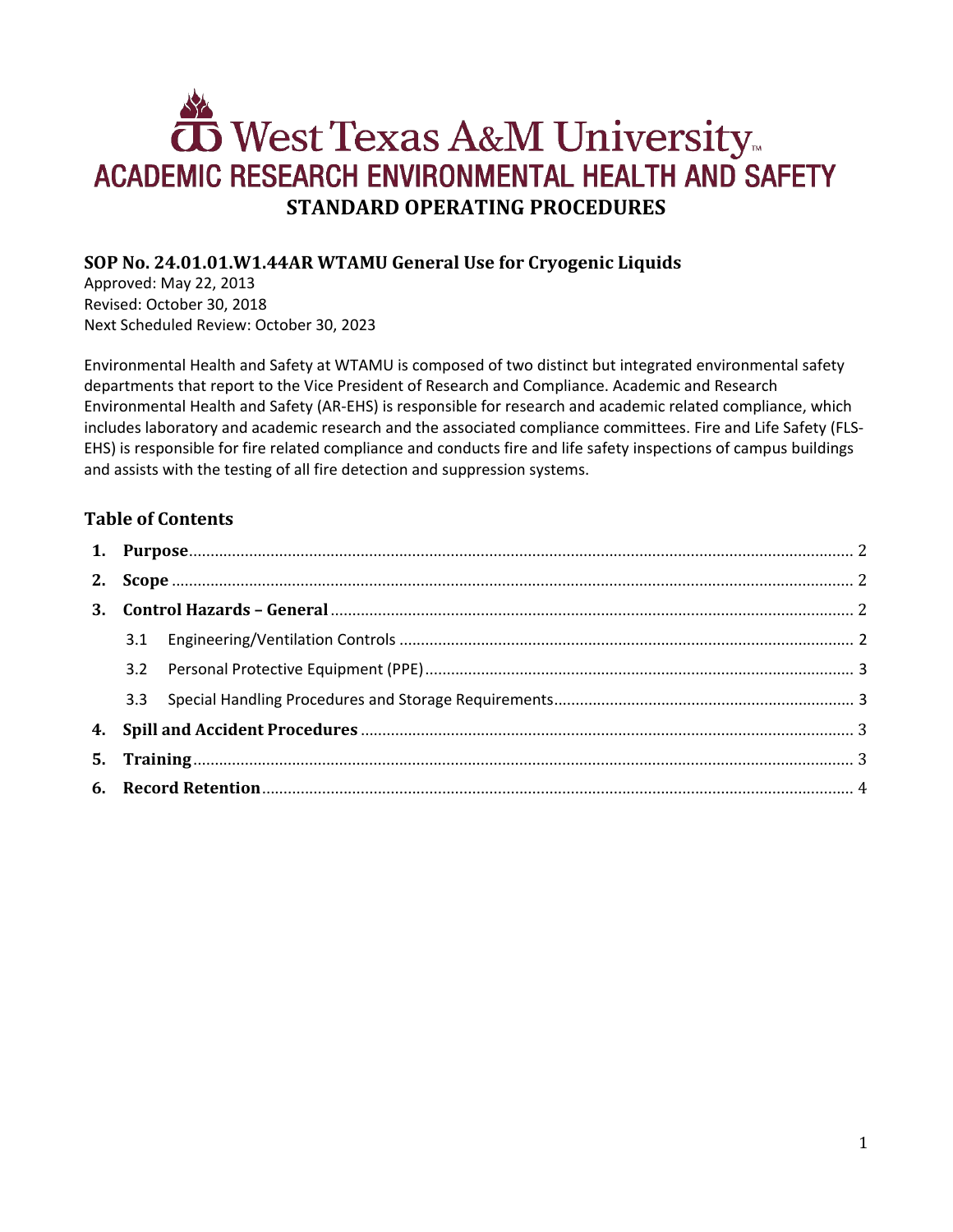# <span id="page-1-0"></span>**1. Purpose**

This standard operating procedure (SOP) is intended to provide general guidance on how to safely work with cryogenic liquids and dry ice. This general use SOP only addresses safety issues specific to cryogenic hazards of chemicals. If you have questions concerning the applicability of any item listed in this procedure contact the Principal Investigator/Laboratory Supervisor of your laboratory or Environmental Health and Safety (EHS) at 651- 2270.

# <span id="page-1-1"></span>**2. Scope**

Cryogenic liquids are materials with extremely low boiling points (i.e. less than – 150°F). Common examples of cryogenic liquids are liquid nitrogen, helium, and argon. Dry ice is the common term for frozen carbon dioxide. One special property of both cryogenic liquids and dry ice is that they undergo substantial volume expansion when converted to a gas phase, which can potentially lead to an oxygen deficient atmosphere where ventilation is limited. Few cryogenic liquids can also pose additional hazards including toxicity and flammability (i.e. liquid carbon monoxide).

# <span id="page-1-2"></span>**3. Control Hazards – General**

- $\triangleright$  Only work with cryogenic liquids in well-ventilated areas to avoid localized oxygen depletion or buildup of flammable or toxic gas.
- $\triangleright$  Handle objects that are in contact with cryogenic liquids with tongs or proper gloves.
- $\triangleright$  Transfers or pouring of cryogenic liquids should be done carefully to avoid splashing.
- $\triangleright$  Containers and systems containing cryogenic liquids should have pressure relief mechanisms.
- $\triangleright$  Cryogenic liquid cylinders and other containers (such as Dewar flasks) should be filled no more than 80% of capacity to protect against thermal expansion.
- $\triangleright$  Cryogenic liquid/dry ice baths should be open to the atmosphere to avoid pressure build up.
- $\triangleright$  Keep liquid oxygen away from organic materials and ignition sources.
- $\triangleright$  Transfer of liquid hydrogen in an air atmosphere can condense oxygen in the liquid hydrogen, creating an explosion risk.
- $\triangleright$  Cryotube thawing In addition to wearing proper safety equipment, when thawing cryotubes, place the cryotube in a heavy-walled container (e.g., a desiccator) or behind a safety shield to protect yourself in the event that the tube shatters.
- $\triangleright$  Shield or wrap fiber tape around glass Dewars to minimize flying glass and fragments shouldan explosion occur. **Note:** *Plastic mesh will not stop small glassfragments*.

#### <span id="page-1-3"></span>3.1 Engineering/Ventilation Controls

If the process does not permit the handling of cryogenic liquids in well-ventilated areas, such as lab ventilation having a minimum of 6 air changes per hour, **contact EHS at 651-2270** to determine necessity of an oxygen-deficiency monitor.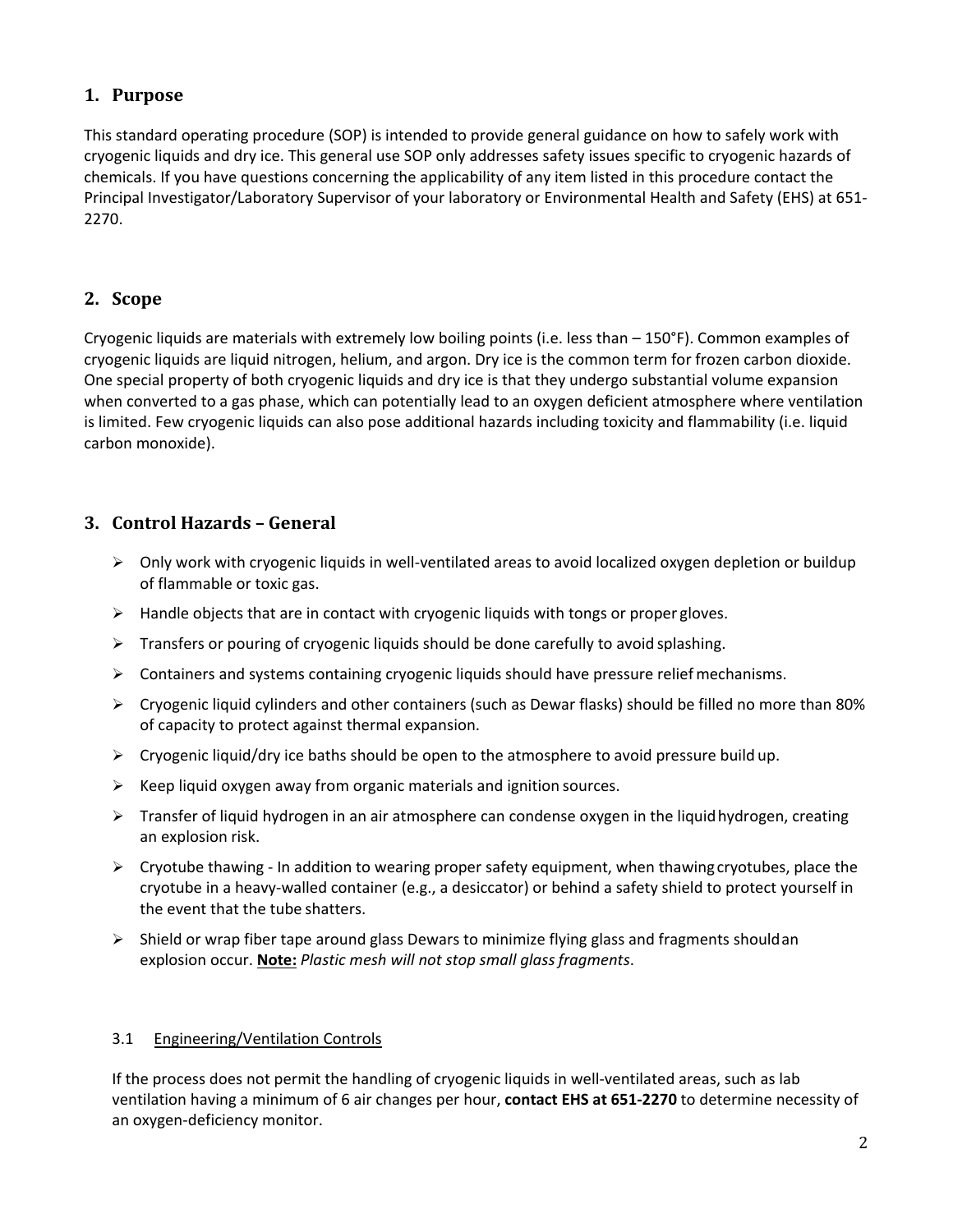#### <span id="page-2-0"></span>3.2 Personal Protective Equipment (PPE)

At minimum, safety glasses, lab coat, long pants, and closed toed shoes are to be worn when entering laboratories having hazardous chemicals. Additionally when handling cryogenic liquids, heavy gloves (e.g., cryogenic gloves), safety goggles, face shield, and lab apron are appropriate.

#### <span id="page-2-1"></span>3.3 Special Handling Procedures and Storage Requirements

- Cryogenic liquid Dewars are to be stored in well-ventilated areas. **Storage in unventilated closets, environmental rooms, and stairwells is prohibited**.
- $\triangleright$  Large Dewars must be tethered/anchored to a wall.
- $\triangleright$  Store flammable cryogenic liquids and liquid oxygen away from combustible materials and sources of ignition.
- $\triangleright$  Additionally, follow all substance-specific storage guidance provided in SDS documentation.

## <span id="page-2-2"></span>**4. Spill and Accident Procedures**

Do not attempt to clean up any spill of cryogenic liquid. If a large spill or Dewar leak occurs, immediately exit the area and call EHS at 651-2270 for emergency assistance.

Laboratory personnel who work with hazardous chemicals are to be provided the opportunity to receive medical attention/consultation when:

- $\triangleright$  A spill, leak, explosion, or other occurrence results in a hazardous exposure (potential overexposure).
- $\triangleright$  Symptoms or signs of exposure to a hazardous chemical develop.

## <span id="page-2-3"></span>**5. Training**

West Texas A&M University Environmental Health and Safety will follow the Texas A&M University System Polic[y 33.05.02 Required Employee Training.](http://policies.tamus.edu/33-05-02.pdf) Staff and faculty whose required training is delinquent more than 90 days will have their internet access terminated until all trainings are completed. Only Blackboard and Single Sign-on will be accessible. Internet access will be restored once training has been completed. Student workers whose required training is delinquent more than 90 days will need to be terminated by their manager through Student Employment.